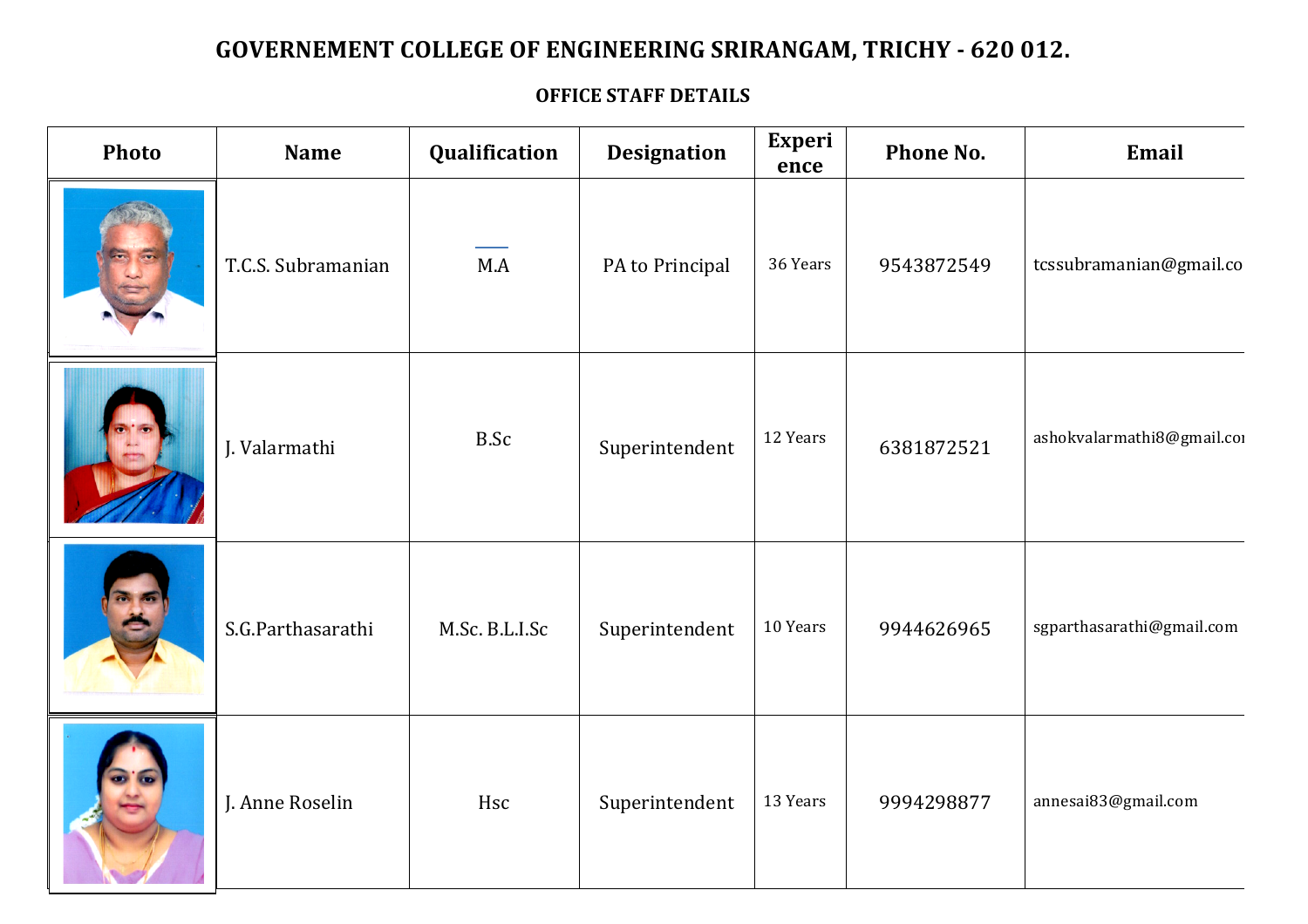| Photo | <b>Name</b>      | Qualification               | <b>Designation</b> | Experi<br>ence | Phone No.  | Email                     |
|-------|------------------|-----------------------------|--------------------|----------------|------------|---------------------------|
|       | G. Priyadharsine |                             | Assistant          |                |            |                           |
|       | S. Veerasankar   | <b>MCA</b>                  | Assistant          | 8 Years        | 9944668155 | rakshveera@gmail.com      |
|       | S. Balaji        | <b>B.Sc</b><br>Microbiology | Assistant          | 8 Years        | 9790073289 | balgmic@gmail.com         |
|       | A. Karpaga Raja  | BE (ECE)                    | Assistant          | 7 Years        | 9578017876 | karpagaraja1991@gmail.com |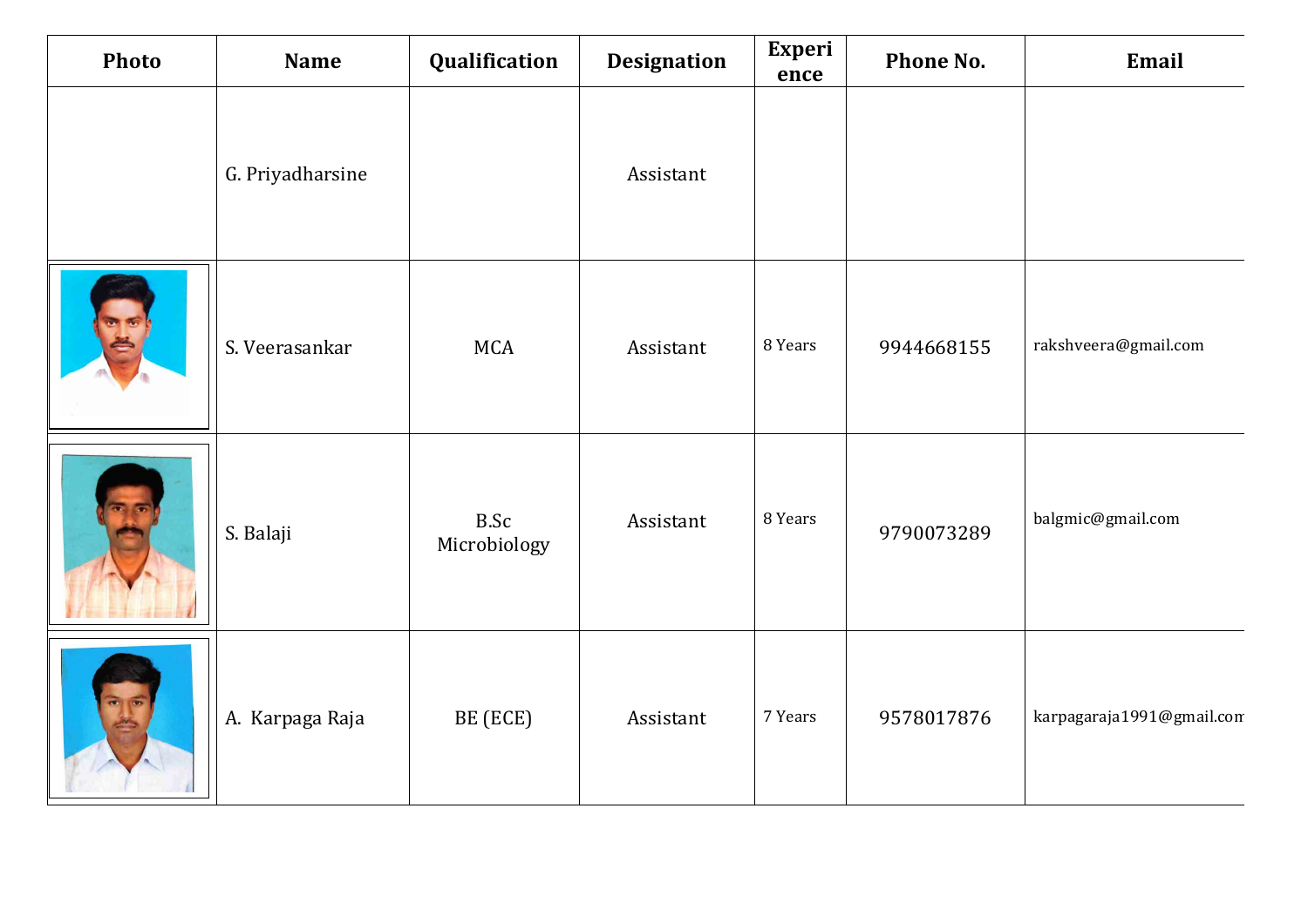| Photo | <b>Name</b>          | Qualification                                                              | <b>Designation</b> | <b>Experi</b><br>ence | Phone No.  | Email                    |
|-------|----------------------|----------------------------------------------------------------------------|--------------------|-----------------------|------------|--------------------------|
|       | R. Babuji            | <b>SSLC</b>                                                                | Assistant          | 21 Years              | 9047183893 | babujissp6@gmail.com     |
|       | M. Ramki             | BA(Eco)                                                                    | Assistant          | 5 Years               | 9043490251 | priyamudanmramki@gmail.c |
|       | S. Sornavalli        | M.com, M.Phil,<br>PGDCA, DCo-op,<br>PGDSA, B. Lit<br>(Tamil), M.A<br>(Eco) | Assistant          | 5 Years               | 9842078075 | sorna78@yahoo.com        |
|       | S.Karunanathi Prabhu | <b>HSC</b>                                                                 | Junior Assistant   | 10 Years              | 9385964779 | ----                     |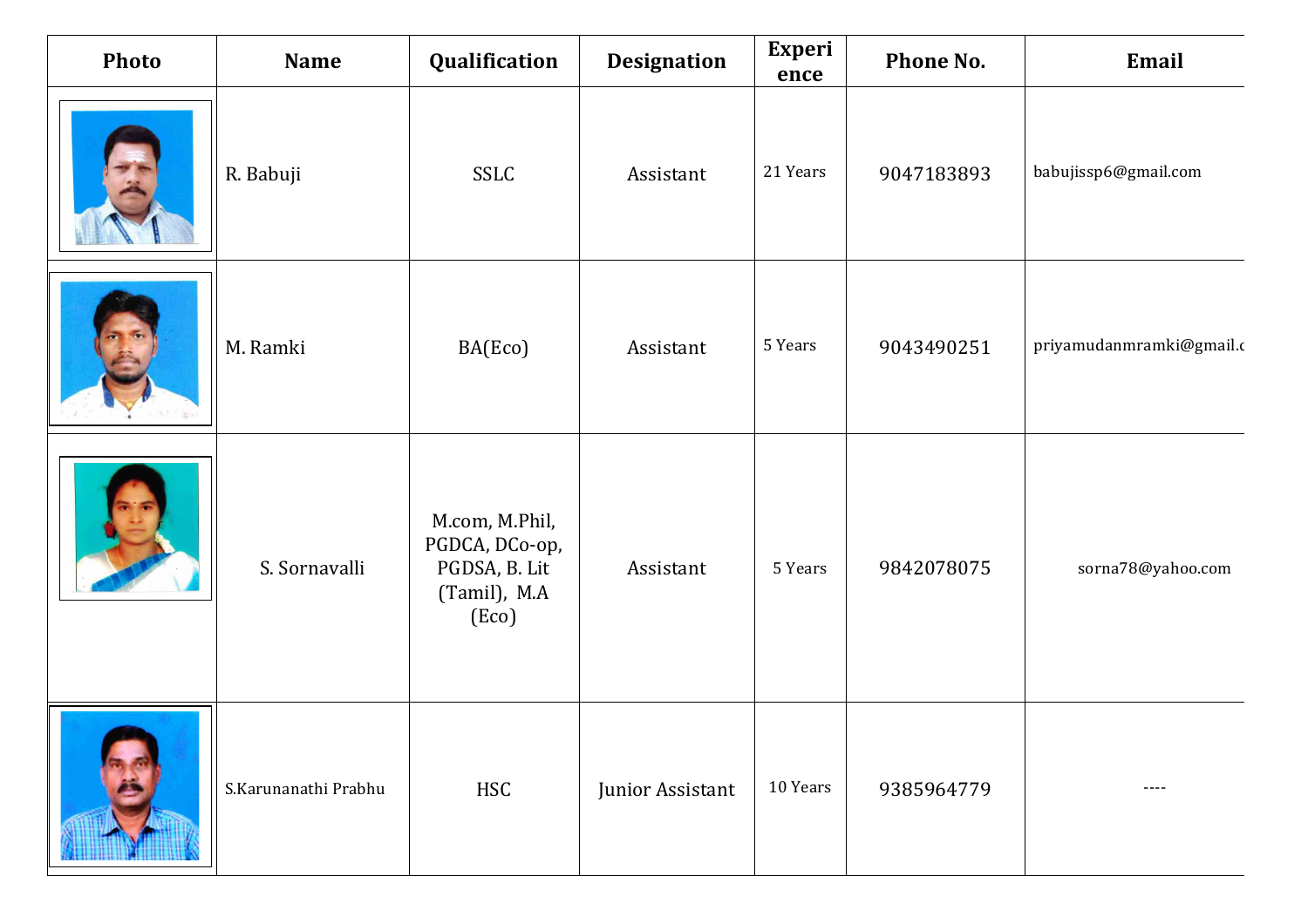| Photo | <b>Name</b>         | Qualification | <b>Designation</b> | <b>Experi</b><br>ence | Phone No.  | Email                   |
|-------|---------------------|---------------|--------------------|-----------------------|------------|-------------------------|
|       | M. Mathan           | <b>BCA</b>    | Junior Assistant   | 3 Years 7<br>Months   | 8072547024 | mathan737333@gmail.com  |
|       | M.E. Keerthana      | BE (EEE)      | Junior Assistant   | 3 Years 7<br>Months   | 8526191403 | keerthu.me@gmail.com    |
|       | S. krishnakumar     | <b>Bcom</b>   | Junior Assistant   | 20 Years              | 9994775451 | skkumarbanu@gmail.com   |
|       | M.A. Sijo fernandas | <b>DEEE</b>   | Junior Assistant   | 2 Years               | 9894436390 | sijofernandes@gmail.com |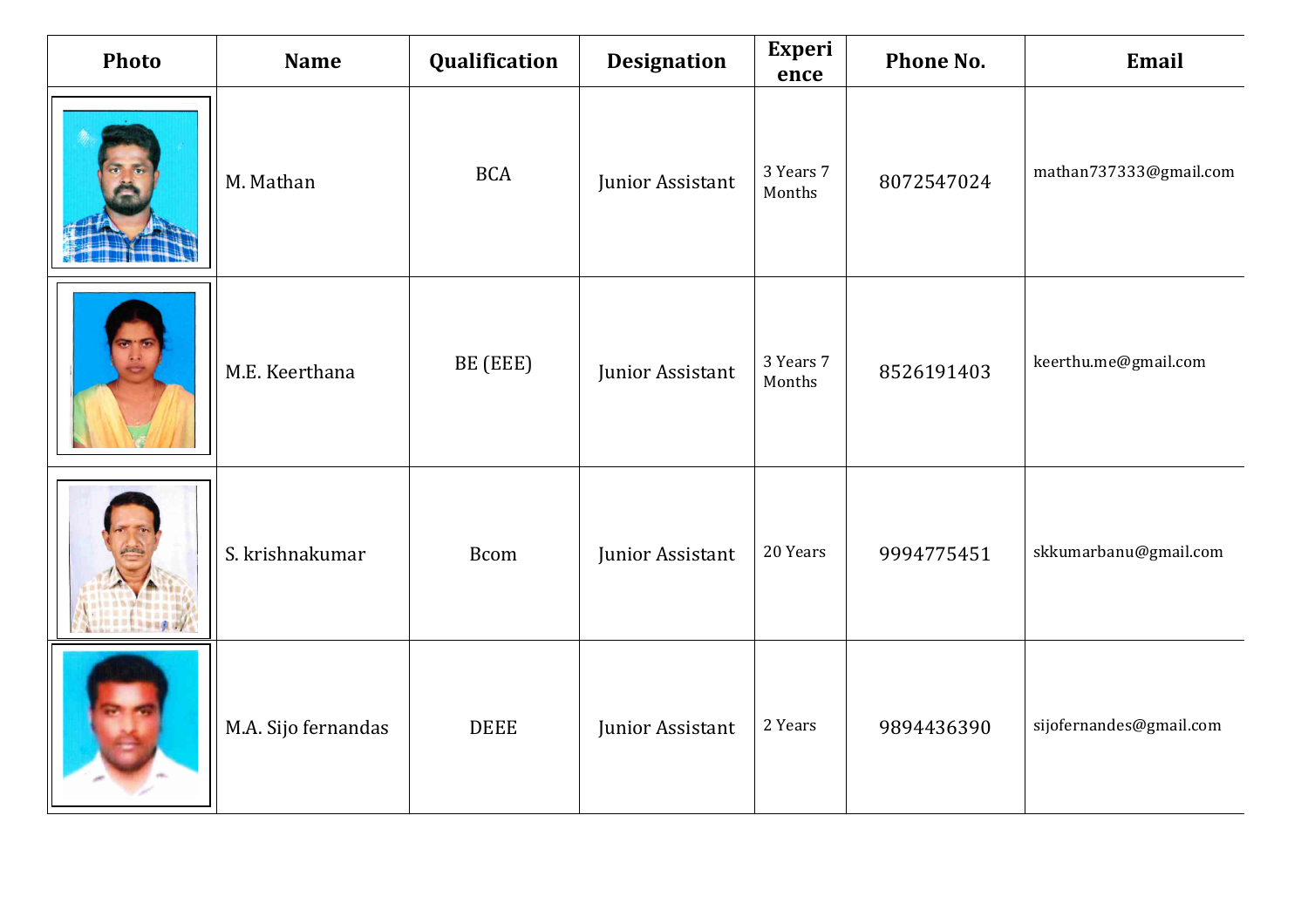| Photo | <b>Name</b>        | Qualification     | <b>Designation</b> | <b>Experi</b><br>ence | Phone No.  | Email                     |
|-------|--------------------|-------------------|--------------------|-----------------------|------------|---------------------------|
|       | T. Chandramohan    | BE (MECH)         | Junior Assistant   | 11<br>Months          | 9865558904 | tcchandramohan@gmail.com  |
|       | <b>B.</b> Monohari | BE (EEE)          | Junior Assistant   | 11<br>Months          | 9629046564 | manohari.b1997@gmail.com  |
|       | S. Sathish kumar   | Msc., M.Phil, Bed | Junior Assistant   | 11<br>Months          | 7010324196 | ssathish18kumar@gmail.con |
|       | K. Sakthivel       | <b>B.com DCA</b>  | Junior Assistant   | 22 Years              | 8668159330 | arunyogi2008@gmail.com    |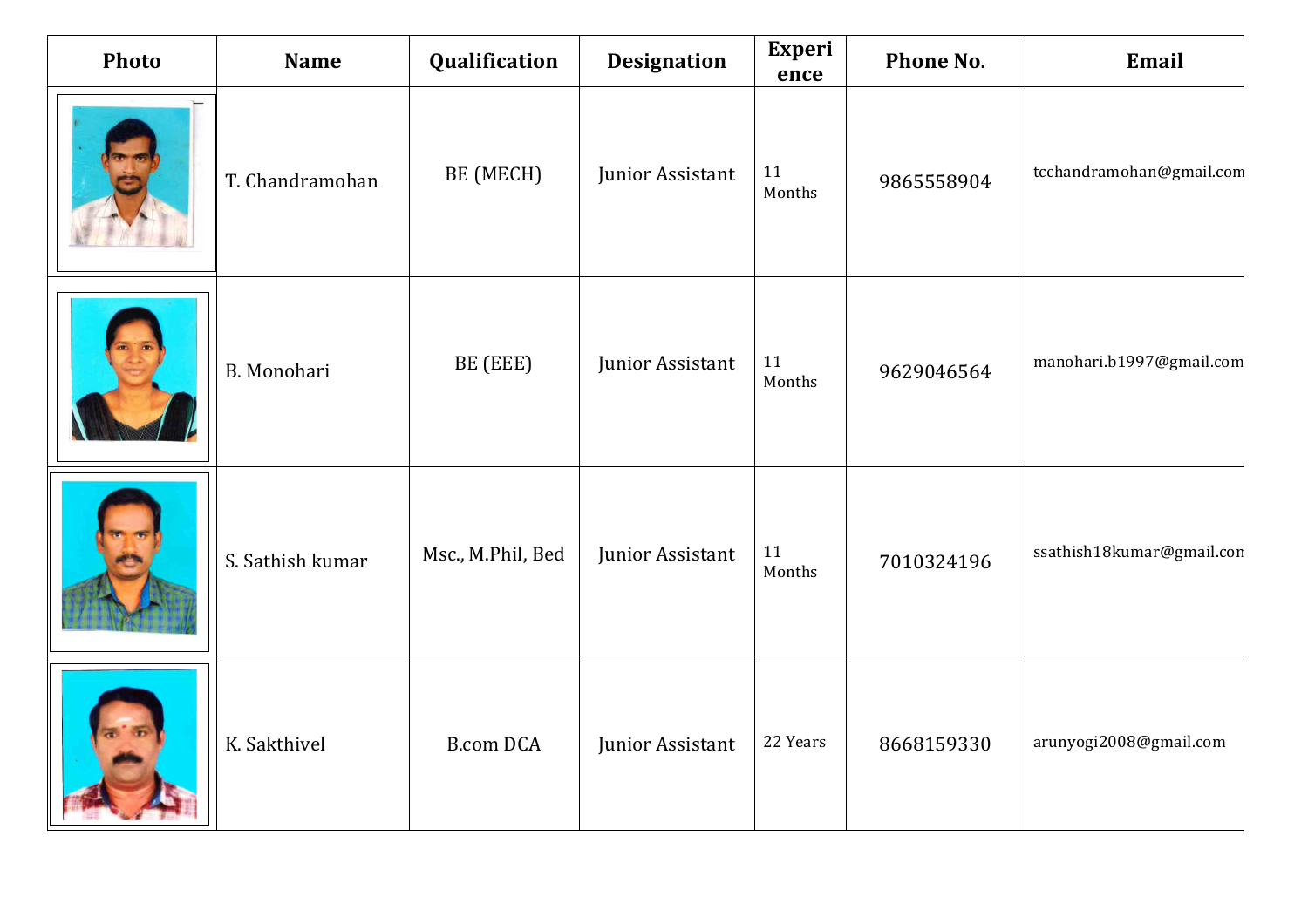| <b>Photo</b> | <b>Name</b>    | Qualification | <b>Designation</b> | <b>Experi</b><br>ence | Phone No.  | Email                    |
|--------------|----------------|---------------|--------------------|-----------------------|------------|--------------------------|
|              | R. Gunasakaran | B.com         | Junior Assistant   | 14 Years              | 9842138461 | rguna1997 @gmail.com     |
|              | G. Mukilan     | MA DCA        | Junior Assistant   | 11 Years              | 9655263930 | mukilan159 @gmail.com    |
|              | C. Maheswari   | B.A           | Junior Assistant   | 11 Years              | 8300159408 | meswari61@gmail.com      |
|              | K. Latha       | M.A           | Junior Assistant   | 11 Years              | 9443564992 | lasiar2017@gmail.com     |
|              | B. Premalatha  | <b>BCom</b>   | Junior Assistant   | 11 Years              | 9489476472 | premalathi.Lib@gmail.com |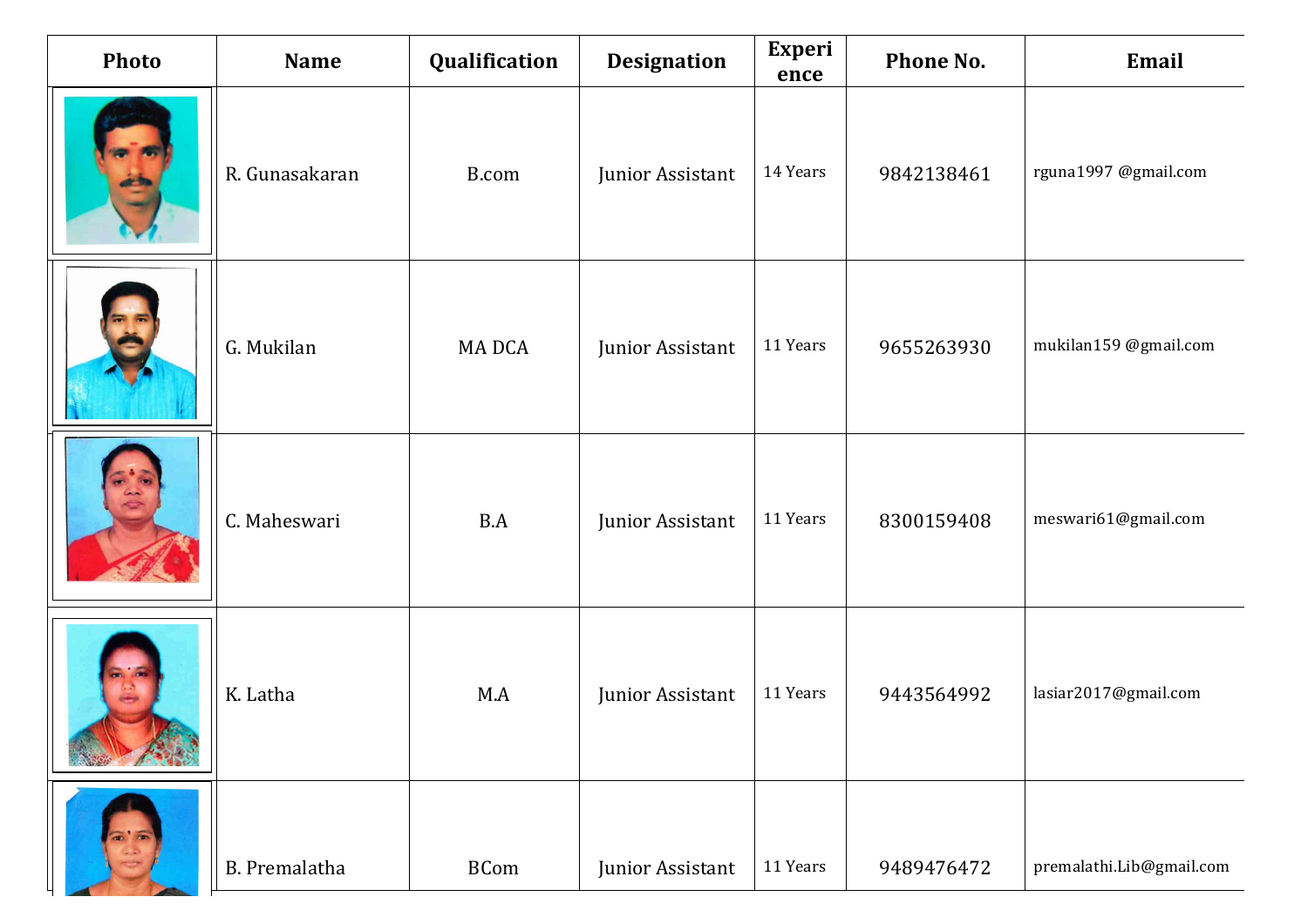| Photo | <b>Name</b>     | Qualification     | <b>Designation</b> | <b>Experi</b><br>ence | Phone No.                | Email                        |
|-------|-----------------|-------------------|--------------------|-----------------------|--------------------------|------------------------------|
|       | A. Athilakshmi  | BE (CSE)          | Typist             | 2 Years               | 9790253353               | athiayyappan@gmail.com       |
|       | P. Karpagavalli | D.T.Ed            | Typist             | 2 Years               | 9442871548               | karpagammoorthy7485@gm<br>om |
|       | K. Gomathi      | M.Sc. B.Ed        | Typist             | 4 months              | 9025089895<br>8925170031 | gomathisubha 07@gmail.com    |
|       | V. Manikandan   | <b>BA</b> English | Steno Typist       | 4 months              | 8344467317               | sabarimani2552@gmail.com     |